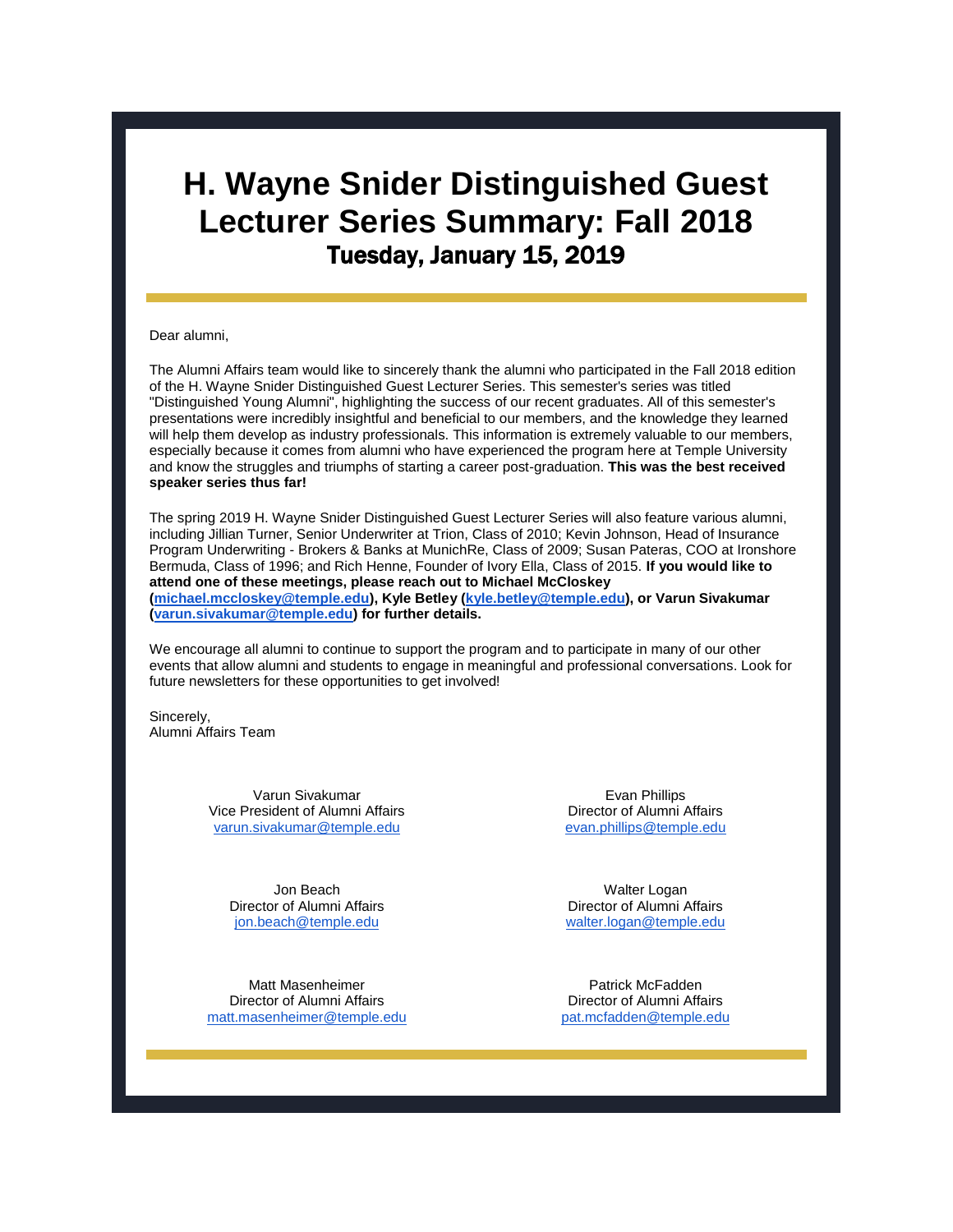# **Payal Patel (Class of 2010) Vice President, E&O & Cyber Center of Excellence Marsh Wednesday, September 12, 2018**

Payal Patel is a placement specialist with Marsh's Professional Liability and Network Security and Privacy Practice in New York, New York. She focuses her work on large, complex accounts in the cyber, media and professional coverage arenas. Payal's current responsibilities include conducting exposure analysis for clients and prospects, as well as negotiating with carriers on terms and conditions. Through this experience, she has a broad view of the exposures and challenges clients face and also of the availability of coverages in today's marketplace.

Payal joined Marsh in August 2015. Prior to that, she spent approximately five years with a large national broker where she worked as a cyber and professional liability broker and also as an account specialist. Payal helped new and existing clients understand their cyber exposure, provided market insights and placed E&O and cyber coverage for clients greater than \$500 MM in revenue. As an account specialist, Payal also was involved in large international placements, managed client relationships and brokered property & casualty lines. She graduated from Temple University with a Bachelor's Degree in Marketing and Risk Management & Insurance in 2010.

Payal gave a great presentation on the vulnerability and variability of cyber risks that are currently faced by the insurance industry. Additionally, she spoke about how companies such as Marsh are preparing to combat such risks in the near future. This gave students a unique insight into the future of insurance risks and will encourage them to think of their own solutions.

**[Watch her presentation here](https://vimeo.com/289561958)**

# **Jason Woods (Class of 1997) Vice President of Business Development ISO Insurance Wednesday, September 19, 2018**

Jason Woods joined ISO Student Health Insurance in May of 2018 as Vice President of Business Development. ISO is an organization that provides international students studying in the US with health insurance that meets and exceeds the requirements of their visa. Jason is responsible for creating a new Group Sales Department including strategic planning, infrastructure implementation, communication management, distribution channel development, and implementation and oversight.

Jason has over 20 years of experience in the Accident and Health insurance and reinsurance market and has had oversight of P&L, underwriting, production, product development, and strategic planning. Jason has extensive experience in program management, distribution management, and operations management for a diversified portfolio of specialty products including employer stop loss, managed care, organ transplant, short-term medical, fixed indemnity, leisure travel, personal accident, blanket special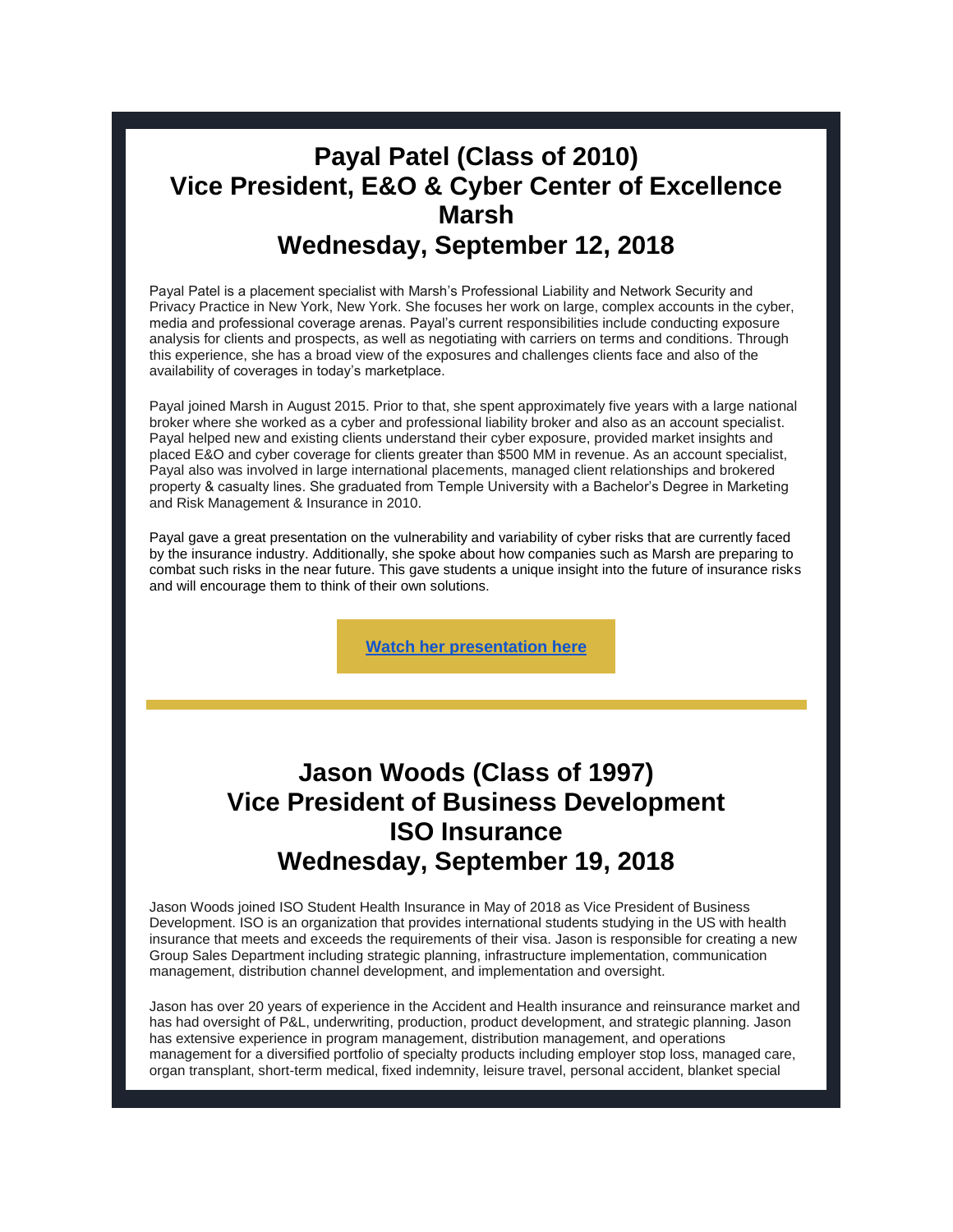risk, dental, vision, prescription drugs, and international student health insurance. Jason graduated from Temple University's Fox School ofBusiness with a dual degree in Risk Management and Insurance, and Economics in 1997. He has professional designations in Associate in Risk Management (ARM) and Associate in Reinsurance (ARe).

Jason shared his experiences in a very unique line of the insurance industry: international student insurance. For many international students in attendance, this was a topic that they could strongly relate to. The presentation was incredibly interesting for the general body as a whole.

**[Watch his presentation here](https://vimeo.com/290781881)**

# **Jonathan Leather (Class of 2010) Regional Leader - Americas, Insurance Risk Management BP Treasury Wednesday, September 26, 2018**

Jonathan Leather started his career with Marsh's Analyst development program in Houston after an internship in their New Orleans office. In 2012, he joined Exxon Mobil Corporation where he was responsible for new country entry, OCIP, Infineum, Latin America, and Middle East. Last year, Jonathan joined BP as the Risk Manager for Alternative Energy, Latin America, Retail, and U.S. Refining, Chemicals, and Lubricants. In addition to managing insurance activity, Jonathan has led a variety of strategic initiatives, including technology replacement projects, implementation of a Risk Engineering program, and developing principles of contractual risk distribution.

#### **Chris Mulvey (Class of 2007) Managing Director Aon Risk Services Southwest Wednesday, September 26, 2018**

Chris Mulvey started with Aon in July of 2006 as a summer intern. Upon graduation, Chris began his career as an Account Specialist in the Corporate Risk Solutions group, working on large multinational corporations and middle market accounts. In 2010, Chris was promoted to Account Executive and began managing his own accounts.

Chris is an Account Executive and currently responsible for coordinating global insurance programs in Australia, Asia, Europe, Latin America, and North America for several multinational accounts. In addition to his global expertise, Chris specializes in managing complex risk management programs. Chris works with fortune 2,500 firms, both domestically and overseas, utilizing his extensive experience in the design, structure and placement of global insurance. Additionally, Chris has experience in creating and developing non-traditional risk funding alternatives.

Jonathan and Chris gave a joint presentation discussing how Aon Risk Services and BP work together as a broker and risk manager to create a working risk strategy for BP. Since BP self-insures for much of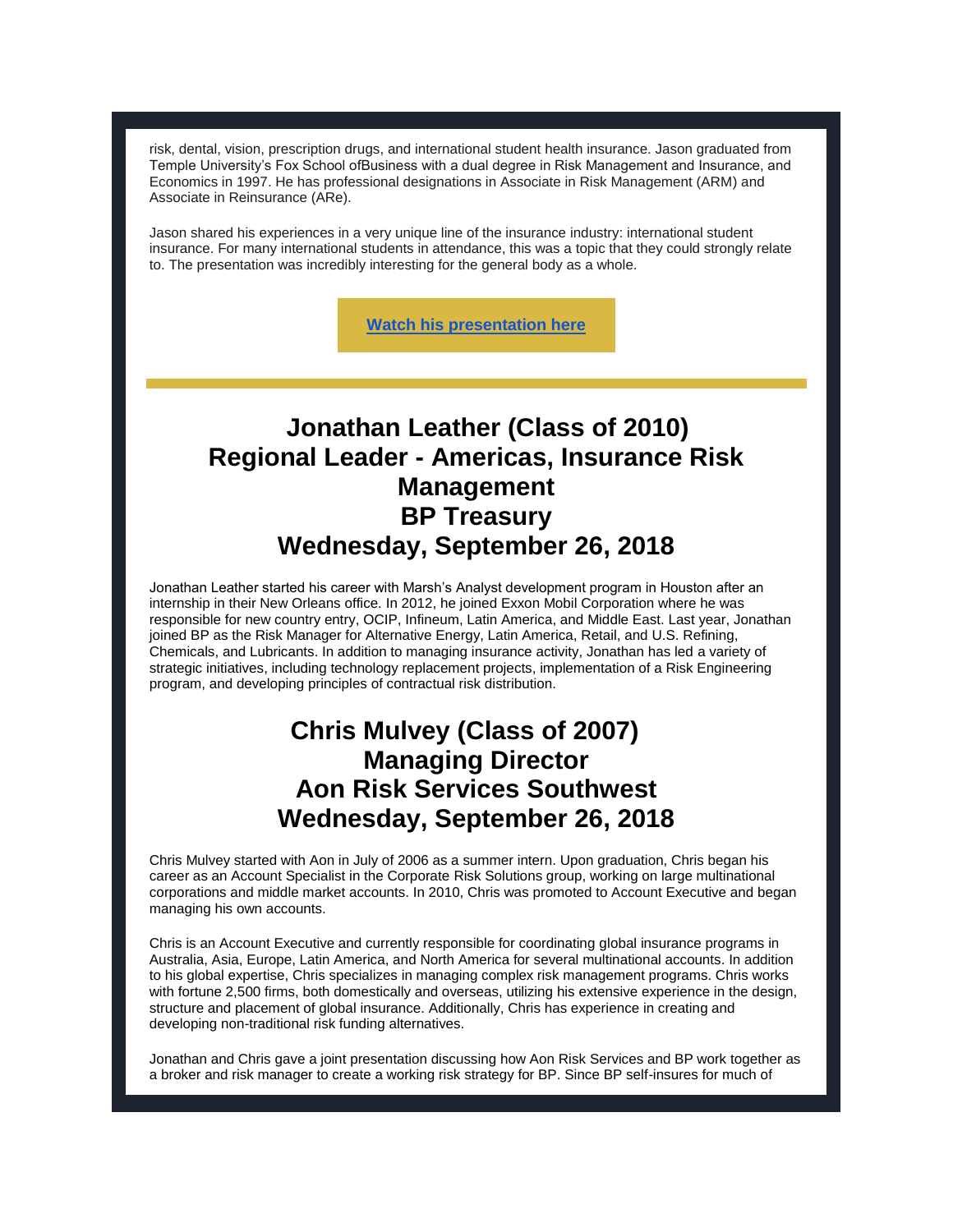their risks, BP consults with Aon on reserving and structuring its risk strategy to ensure proper coverage. This was an excellent opportunity for members to see how they could be interacting with others in the insurance industry, once employed either full time or as an intern.

**[Watch their presentation here](https://vimeo.com/292023066)**

## **Shera Chase (Class of 2002) Director of Total Rewards and HR Operations Reliance Standard Wednesday, October 3, 2018**

Shera Chase is an accomplished Total Rewards professional with 16 years of practical experience on both the consulting side and corporate side of employee benefits and total rewards. Shera began her career at Mercer Human Resource Consulting, where she consulted on health and welfare benefit plan design, budget, cost containment strategies, compliance, and benefit implementations with a broad spectrum of clients. In 2007, she moved on to Susquehanna International Group, LLP, (SIG), as an Employee Benefit Specialist.

Ready for the next step in her career, Shera joined Atlas Energy, LP, as Employee Benefits Manager in 2012, where she was able to expand her HR technology skills by implementing employee digital selfservice, and a new HRIS/Payroll platform. She also had an opportunity to work outside of employee benefits and HRIS, and hone her skills in the principles and practices of executive compensation and remuneration. In early 2016, Shera accepted the position of Director of Employee Benefits and HRIS, at Drinker Biddle & Reath, LLP.

In late 2017, Shera joined Reliance Standard Life Insurance Company as the Director, Total Rewards and HR Operations. In this new role, Shera has been tasked with taking the HR organization through a digital transformation, creating, and executing a Total Rewards Strategy, and helping Reliance Standard to realize its goal of becoming an employer of choice.

Shera graduated magna cum laude from Temple University in 2002 with a Bachelor of Business Administration degree in Risk Management, with a specific focus on employee benefits and electronic marketing.

Shera focused her presentation on discussing total rewards, healthcare, and employee benefits. Specifically, she spoke of the importance of matching a total rewards package with a company's mission statement to ensure that employees feel the company is thankful for their work and truthful in terms of the values instilled in the company.

**[Watch her presentation here](https://vimeo.com/293215157)**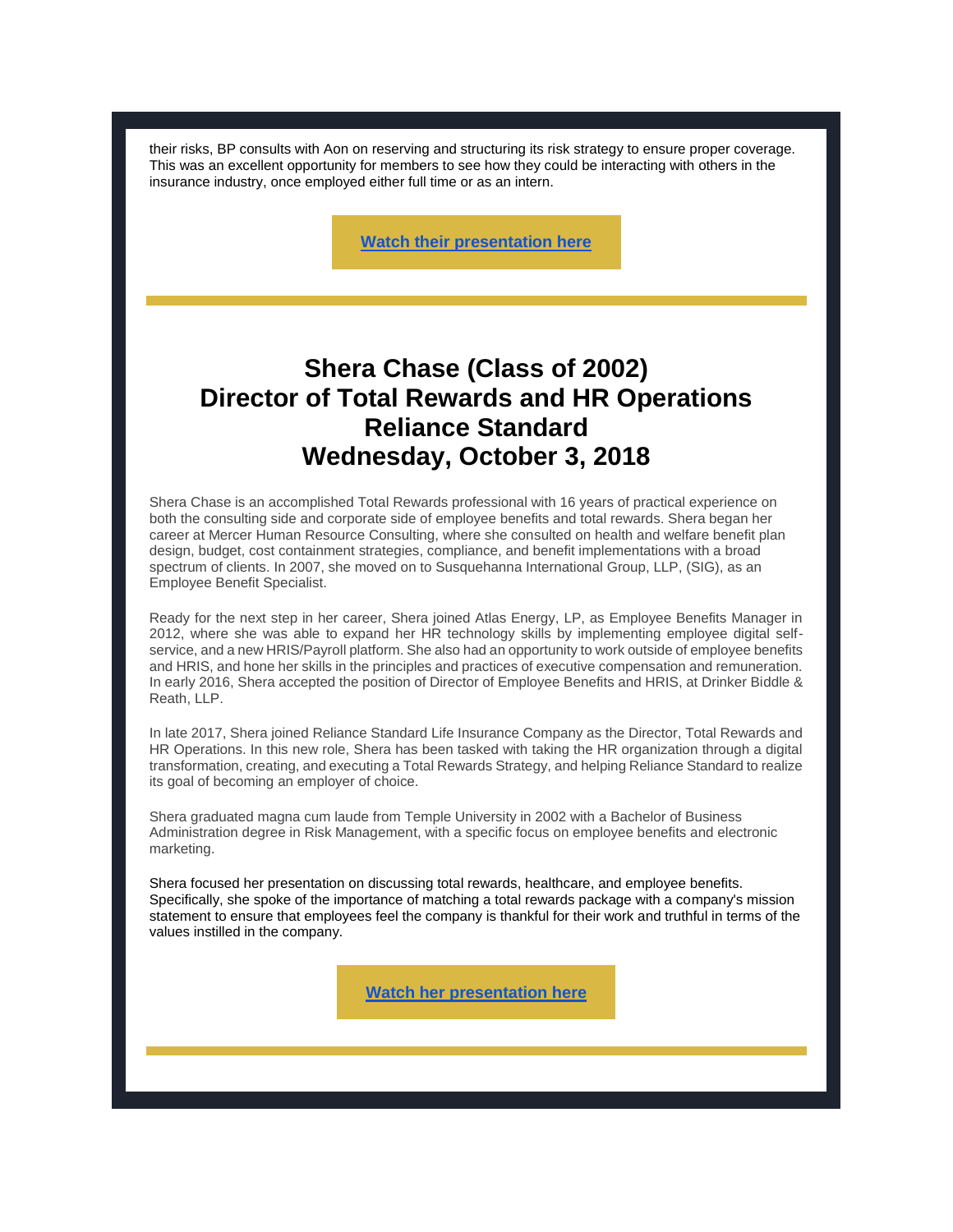#### **Martin Hershy (Class of 2009) Vice President Lockton Companies Wednesday, October 10, 2018**

Martin Hershy is Vice President and Commercial Insurance Unit Manager in Lockton Northeast's Philadelphia office. In this position, he manages the local account team responsible for managing client relationships and placing clients' insurance programs.

He works closely with clients to design and implement risk management solutions that are tailored to t their individual needs through a strategic engagement process that ties each client's risk management objectives to their broader business goals. He also leads Lockton's cross-departmental service team, ensuring that the full breadth of Lockton's resources are effectively delivered to clients, including placement, account management, analytics, claims and safety services.

Martin's background at both regional and multinational insurance brokerage firms gives him a unique diversity of experience that is well-aligned with Lockton's business model—local service delivery coupled with expansive global resources. He has experience with clients in a broad range of industries, including transportation, real estate, construction, financial institutions, professional services, manufacturing and human services.

Prior to starting his brokerage career, Martin was a teacher's assistant in Temple University's Department of Risk Management and Insurance, providing him with a strong risk management foundation early in his career.

Martin focused his presentation on what to do when things go wrong. He first spoke about his personal backstory and his journey to the role he currently holds, encouraging our members to continue to pursue their dreams and take control of their own future. He also discussed how to address deals that don't go as planned and how to stay calm and collected in these situations. Our members appreciated this description of how to deal with issues that they may face as they prepare to enter the industry.

**[Watch his presentation here](https://vimeo.com/294457041)**

# **Richard Huynh (Class of 2008) Actuarial Director, Individual & Family Plans- Pricing Cigna Wednesday, October 17, 2018**

Rich Huynh is the Pricing Analytics Director within the Individual & Family Plans (IFP) segment at Cigna. He graduated from Temple University in 2008 with a Bachelor of Business Administration in Actuarial Science and a minor in Management Information Systems. He is a Fellow of the Society of Actuaries and is a member of the American Academy of Actuaries.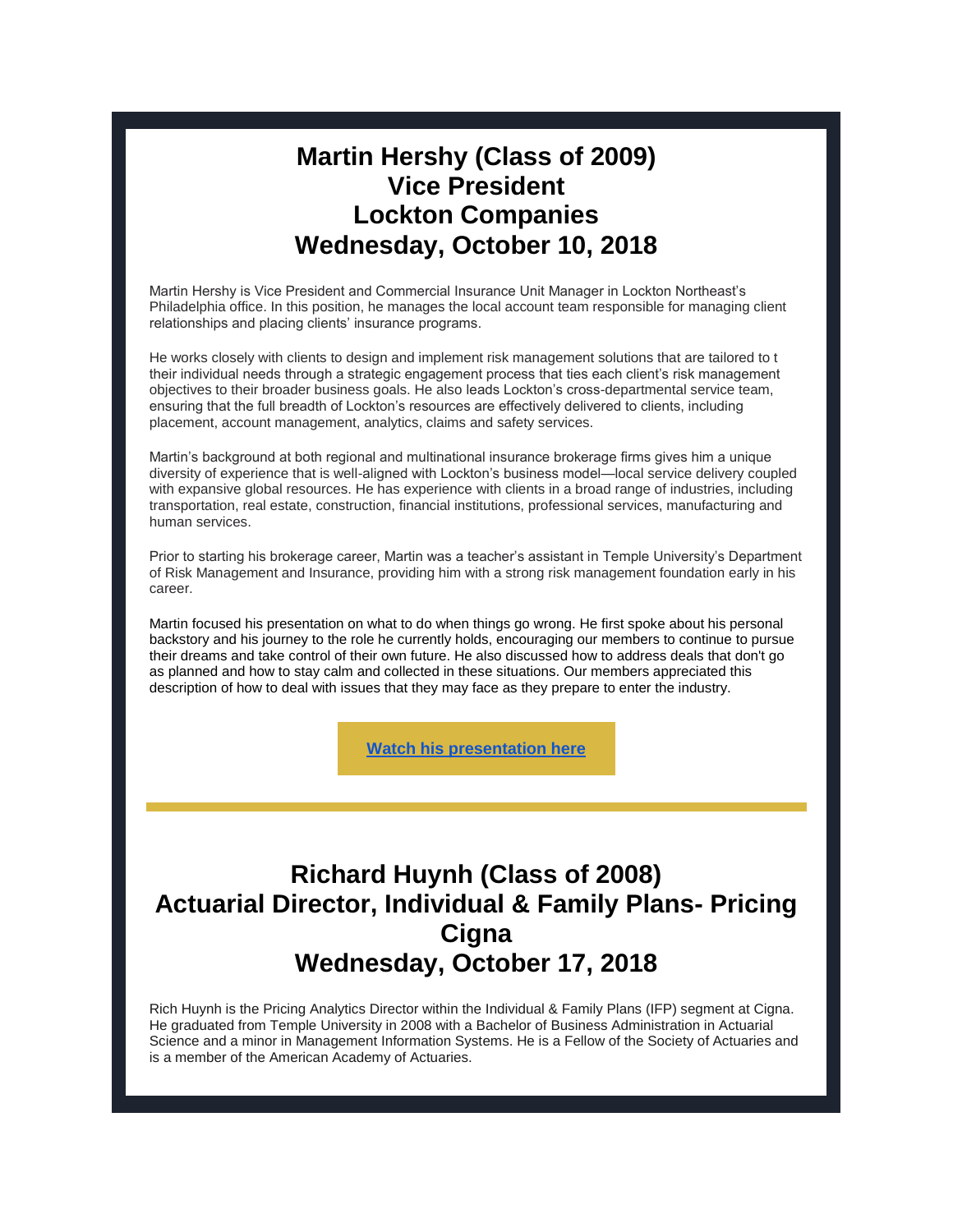Rich has been with Cigna for over 10 years and is a graduate of the Actuarial Executive Development Program (AEDP). Rich's past roles have been in Cigna Group Insurance (Reserving), Internal Audit, Individual Private Medical Insurance (Pricing and Product Development) and Global Health Benefits (Reserving), and Commercial Healthcare (New Initiatives Pricing). Today, he is responsible for the financial analysis that supports the IFP pricing strategy, as well as delivering an actuarial/financial perspective that informs the business strategy.

Aside from his day job, Rich is also co-lead of the Asian/South Asian Colleague Resource Group (CRG) to promote diversity and inclusion at Cigna. In addition, he serves on the Temple University Actuarial Advisory Board and holds the Guinness World Record for the fastest half marathon in lederhosen. He enjoys his free time with his wife Tina, shih-tzu bichon mix dog Maggie, and one year old son Vincent.

Richard spoke about the Affordable Care Act's impact on the healthcare industry and how companies such as Cigna work to ensure that their policies and products fall within the compliance guidelines. As many of our students plan to enter into the healthcare industry, this background will be vitally useful for a smooth transition from a student to a career actuary or benefits professional.

**[Watch his presentation here](https://vimeo.com/295652654)**

# **Ed Boyanoski (Class of 2008) Property Treaty Reinsurance Underwriter Munich Re Wednesday, October 24, 2018**

Ed Boyanoski is currently based in Munich, Germany, working as a Property Treaty Reinsurance Underwriter for the Global Clients division of Munich Re.

Ed majored in Marketing and Risk Management and Insurance, graduating from Temple University in 2009. After graduation, he began his career with the U.S. Operations of Munich Re, taking a position in the International Graduate Trainee Program.

After completion of the program, he accepted a Property Treaty Underwriting role based in Princeton, New Jersey, working with U.S. based regional and super regional clients. Given crossover with the global headquarters of Munich Re, this position led to an opportunity to work abroad in Munich, where his current focus is the structuring and underwriting of property reinsurance programs for clients with global insurance portfolios.

During his time with Munich Re, Ed has gained a broad range of global experience in traditional reinsurance as well as in the innovative areas of new strategic markets. He has worked with numerous clients based around the world, has assisted in the launch of global systems, participated in a number of global strategy projects, completed a strategic external exchange with Aon Benfield, and recently lead the development efforts for a new insurance product for the U.S. marketplace.

Ed has completed the Chartered Property Casualty Underwriter (CPCU) designation, the Associate in Reinsurance (ARe) designation, and is currently working towards completing the Chartered Financial Analyst (CFA) designation. His interests include photography, reading, movies, and travel.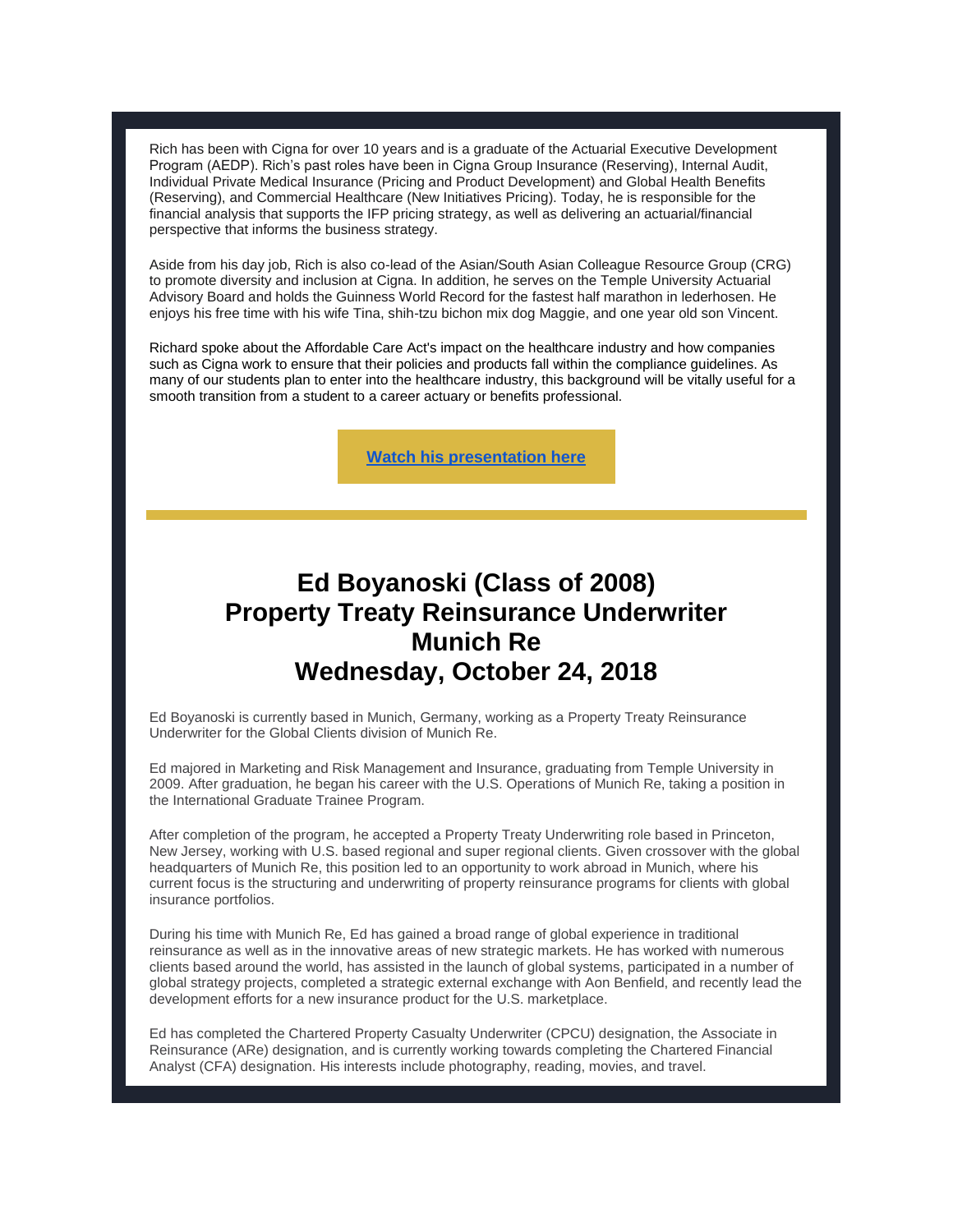Ed traveled from Germany to speak with our members and spoke at length about adapting to a new career and life overseas. As many of our members have desires to start their careers overseas, this presentation was an excellent opportunity to hear first-hand how that adjustment comes with both benefits and difficulties. He also discussed the reinsurance market on a global scale.

**[Watch his presentation here](https://vimeo.com/296941957)**

#### **Chuck Lamonica (Class of 1994) Principal, Global Practice Leader Buck Wednesday, October 31, 2018**

Chuck Lamonica is a Principal in the Brokered Services practice at Buck Global, LLC based in Berwyn, PA. He leads a team that focuses on Group Insurance, which includes Life, Accidental Death & Dismemberment, and Disability.

Chuck Lamonica has 25 years of experience in employee benefits, including 17 years in consulting and eight years in group insurance underwriting working with the largest and most innovative companies in the country. His consulting projects include Strategy Development, Audit, Process Review, Financial Analysis, Rate Projection and Remediation. His expertise covers a wide range of issues focusing on the design, evaluation and integration of health, life, disability and absence plans. Chuck Lamonica is the lead author of numerous surveys on absence management and productivity.

Chuck Lamonica graduated with a B.B.A. in Risk Management and Insurance and Legal Studies from Temple University.

During his presentation, Chuck spoke about his time working with paid family leave and other leave laws, a rather niche portion of the insurance industry. He discussed some of the difficulties in forming policies and assessing risks involved with paid family leave as constantly changing government policies continue to impact how companies can offer these benefits.

**[Watch his presentation here](https://vimeo.com/298246844)**

**Amanda Dolan (Class of 2009) Vice President - Executive Broker Manager All Risks LTD**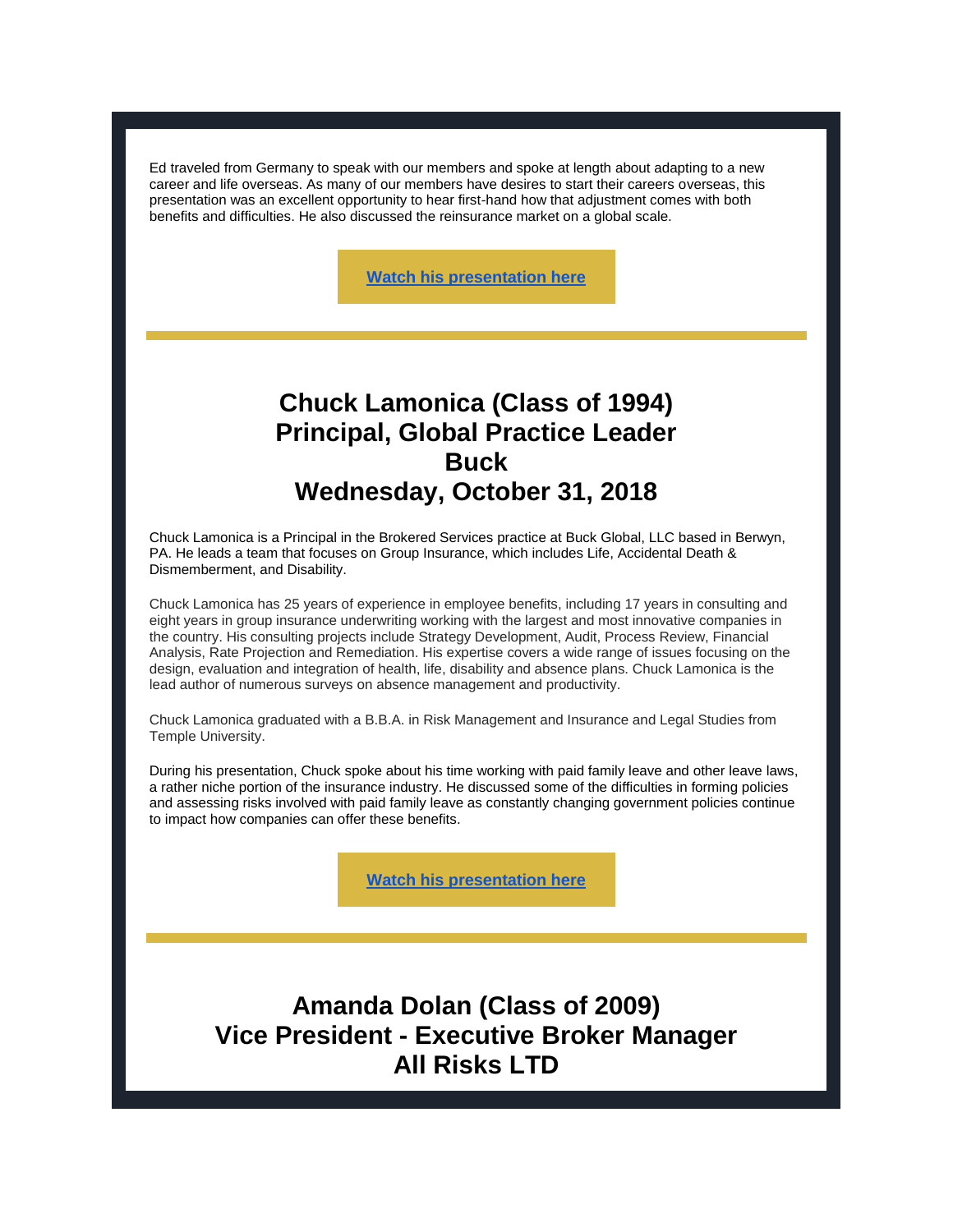#### **Wednesday, November 7, 2018**

Amanda Dolan serves as Vice President and Executive Broker Manager at All Risks Limited. She is responsible for the strategic engagement, growth and management of target retailers, serving as the key executive liaison on issues, opportunities, communication of key messages and connectivity between both firms. Her role as EBN also includes formulation, execution and administration of any incentive agreements, correlating these to national sales plans designed to drive growth with retailers.

Prior to her current role, Amanda spent eight years as a Professional and Management liability broker at All Risks. As part of the Northeast Professional team based out of Philadelphia, PA, Amanda was responsible for establishing relationships with retailers nationwide, and helped to build All Risks' reputation in the financial lines sector as a result.

Amanda has been with All Risks for her entire career, including a summer internship she took while attending Temple University. She is a Fox School & RMI graduate of January 2010 and also served as President for Gamma Iota Sigma in the fall of 2009.

Amanda gave an insider perspective to the everyday life of a wholesale broker. She specifically focused her attention on two ideas: continuing to push yourself within the industry and expanding your personal and professional network to help you find clients and cases. For many members, this intimidating aspect of their careers was simplified. This background will allow our future brokers to have more confidence in the industry, even when the job gets difficult.

**[Watch her presentation here](https://vimeo.com/299507629)**

## **Tiana Britton-Davison (Class of 2012) Associate Vice President and Associate Actuary Nassau Re Wednesday, November 14, 2018**

Tiana Britton-Davison joined Nassau Re (previously Phoenix) as an actuarial assistant in 2012 and has held rotational assignments in both life and annuity reporting and modeling along with other corporate projects. In previous roles she was the key modeler for Nassau Re's FIA product in MG-ALFA and built a financial model for Sr management. Currently, Tiana has leadership roles in various modeling projects such as testing lead for valuation system implementations as well as being a key decision maker in valuation strategies. She received her FSA in March 2017 and is now an Assistant Vice President and Associate Actuary in Actuarial Modeling. She also currently supports the Actuarial Student Development program as a coordinator with duties such as recruitment lead, working with Sr Management and guiding students throughout the student development program. Tiana holds a bachelor's degree in mathematics with a minor in business, risk management and insurance from Temple University as well as a master's degree in actuarial science from Temple University.

Tiana gave a great presentation discussing the current issue of millennials not purchasing life insurance. As many of our members fit into the millennial population, this was a very relatable and interesting topic. Additionally, this gave members the opportunity to begin to learn about a specific issue within the insurance industry that needs to be handled and solved.